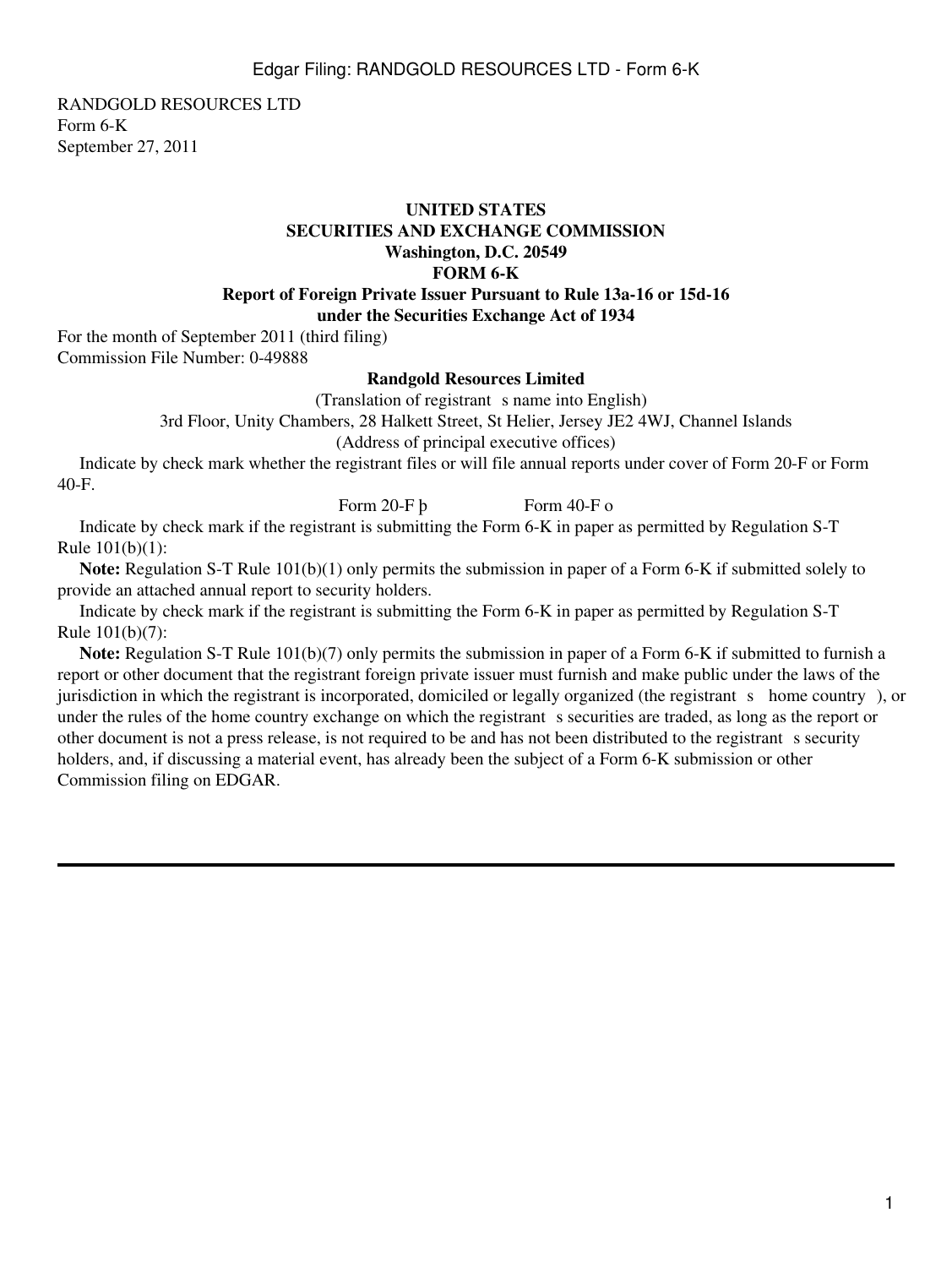## Edgar Filing: RANDGOLD RESOURCES LTD - Form 6-K

Attached to the Registrant s Form 6-K filing for the month of September 2011, and incorporated by reference herein, is:

| Exhibit No. |                                                                               | Description |  |
|-------------|-------------------------------------------------------------------------------|-------------|--|
|             | Release, dated September 26, 2011, entitled Block Listing Six Monthly Return. |             |  |